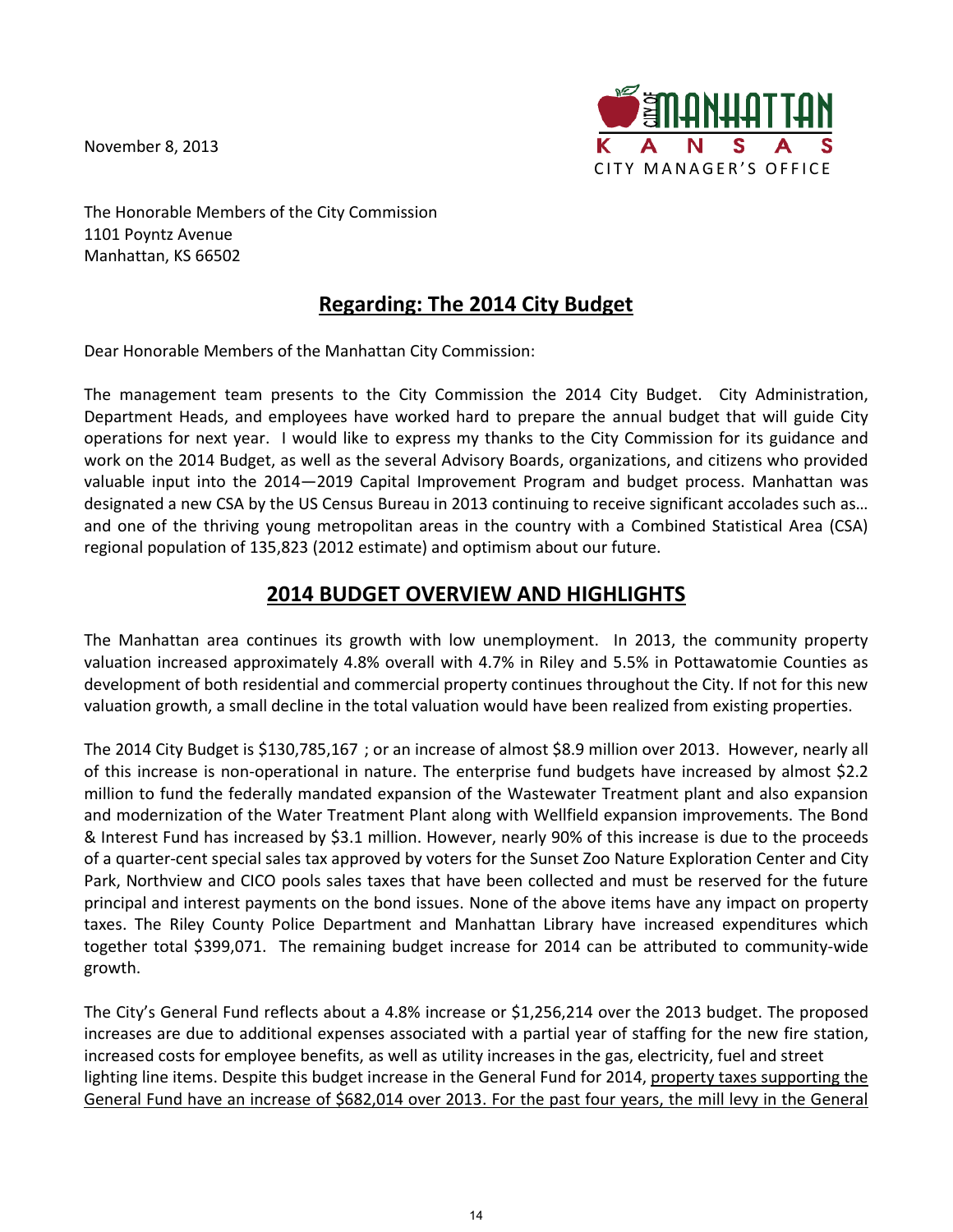Fund has actually decreased. The Commission utilized economic development funds to help keep the mill levy stable.

The 2014 Budget includes seven (7) new positions. Five (5) of those positions were proposed in the General Fund. Those positions included one (1) information system support specialist, one (1) airport maintenance technician, one (1) office assistant for the airport, one (1) chief training officer for Fire Department, and one (1) assistant city attorney.

Within the Enterprise Funds, two (2) new positions are budgeted. One (1) of the positions is for an additional maintenance technician for sewer maintenance that will be funded through the Wastewater Fund. The other one (1) position is for a GIS analyst, which will be funded through the Wastewater, Water and Stormwater Fund.

The following highlights key initiatives and developments in the City of Manhattan anticipated to begin, continue, or are to be completed in 2014.

- The Downtown Redevelopment project continues to progress as construction of the mixeduse building within the South End is nearing completion. Businesses are anticipated to announce and open in the first or second quarter of 2014. The Holiday Inn Express is anticipated to begin construction in the South End to the east of the mixed-use building in the second quarter of 2014. The North End is nearly complete with only two retail spaces remaining. Taco Johns is anticipated to start construction in 2014, and one remaining speculative building to the west of Taco Johns at the corner of  $3<sup>rd</sup>$  Street and Leavenworth Avenue.
- Revenues associated with the Downtown Redevelopment STAR and TIF bonds are keeping pace with projections. To date, the City has been able to retire \$7.380 million of STAR bonds earlier than anticipated.
- In May of 2013, the Commission approved an economic development agreement with CivicPlus, a local company specializing in cost-effective website solutions to enhance community engagement for public sector clients. CivicPlus is projected nearly 40% growth in 2012 and plans to add 250 new high wage jobs over the next ten years. The company will make a capital investment of at least \$8.85 million in a new minimum 50,000 square foot five-story office facility in downtown Manhattan. The incentive package includes a \$750,000 forgivable loan and partial tax abatement. CivicPlus is currently under construction and anticipates completing construction in the 3<sup>rd</sup> or 4<sup>th</sup> quarter of 2014.
- Site preparation, design, and pre-construction services continue for the National Bio and Agro-Defense Facility (NBAF). Construction of the Central Utility Plant began in 2013 and will continue through 2014. The City of Manhattan has earmarked \$5 million in Economic Development Funds for infrastructure improvements needed for the site. Of this amount, \$2.3 million has been approved by DHS and expanded for utility relocations of water, electricity, and gas infrastructure. Sanitary sewer lines to serve NBAF will begin in 2014.
- American Eagle Airlines is thriving at the Manhattan Regional Airport (MHK) with twice daily regional jet service to Chicago O'Hare International Airport and three daily non-stop flights to Dallas/Fort-Worth International Airport. The City of Manhattan also added two flights per week to Mesa, AZ with Allegiant Air Service. Flights are scheduled to start in November of 2013. The State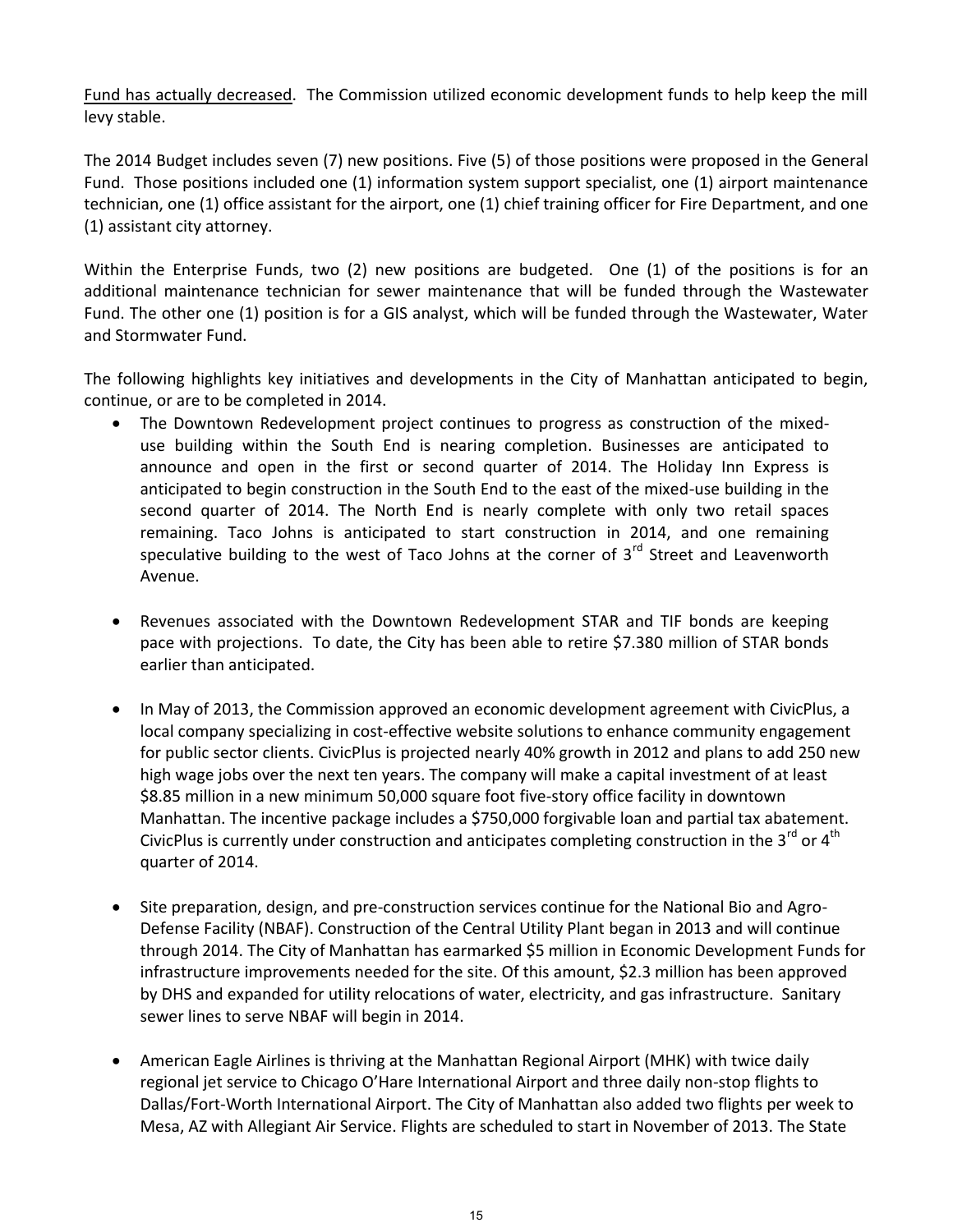has agreed to re-allocate \$1 million in air service / revenue guarantee funds to Manhattan to support the expansion of additional air service. Additional airlines and / or additional flights will remain a focus in the coming year.

 Construction has commenced at the City of Manhattan Airport for a \$16 million terminal expansion. Phase 1 of the terminal expansion (\$9M) is underway and anticipated to progress into most of 2014. Phase 2 of the terminal expansion will be considered upon completion, and will be dependent on Federal financial support. The new terminal will nearly quadruple the square footage of the terminal building.

## **BUDGET PROCESS**

The budget represents the single most important document the City will prepare in a given year. The budget has been organized in such a manner to clearly convey information of importance to the City Commission, citizens and other stakeholders. The budget serves as the following:

- **A Policy Document:** The budget is an expression of City Commission policy. City Commission policy is implemented by the appropriations made, the projects funded, the staffing levels authorized, and the goals and objectives promoted and tracked.
- **A Financial Plan:** The financial planning emphasis of the budget is the most familiar aspect of this annual document. The budget sets out how expenditures are to be made and specifies anticipated revenues and other resources to fund those expenditures. This document also delineates the financial policies that guide our financial affairs and describes the formulation and implementation of the budget. The budget is balanced in all funds, meaning that total resources in each fund are equal to or greater than total expenditures.

The annual budget also includes the proposed capital expenditures for equipment, vehicles, and projects greater than \$5,000 for the budget year. The Capital Improvement Program is a long-term capital purchase planning document that attempts to balance future needs with future revenue. The out-years of the current Capital Improvements Program (CIP) are challenged with desired expenditures likely being much more than projected future revenues will support.

- **An Operations Guide:** In addition to listing revenues and expenditures, the budget also includes missions and goals outlining an overview of the broad range of City services provided to citizens. The operations guide of the budget focuses on financial planning and achieving results.
- **A Communications Device:** Through the budget, the City communicates it annual priorities. The budget contains graphics, tables, summaries, and directions that are designed to assist citizens, the City Commission, and others in getting needed information quickly and easily. The annual budget, as well as many other related documents, has been made available online (www.cityofmanhattan.info). Similar to other City services, there is continuous scrutiny to improve the budget to make it more useful and functional.

Every year a budget calendar is set and closely followed, allowing for greater transparency and participation. The 2013 budget calendar reflects the timeline that was essential to the 2014 Budget process: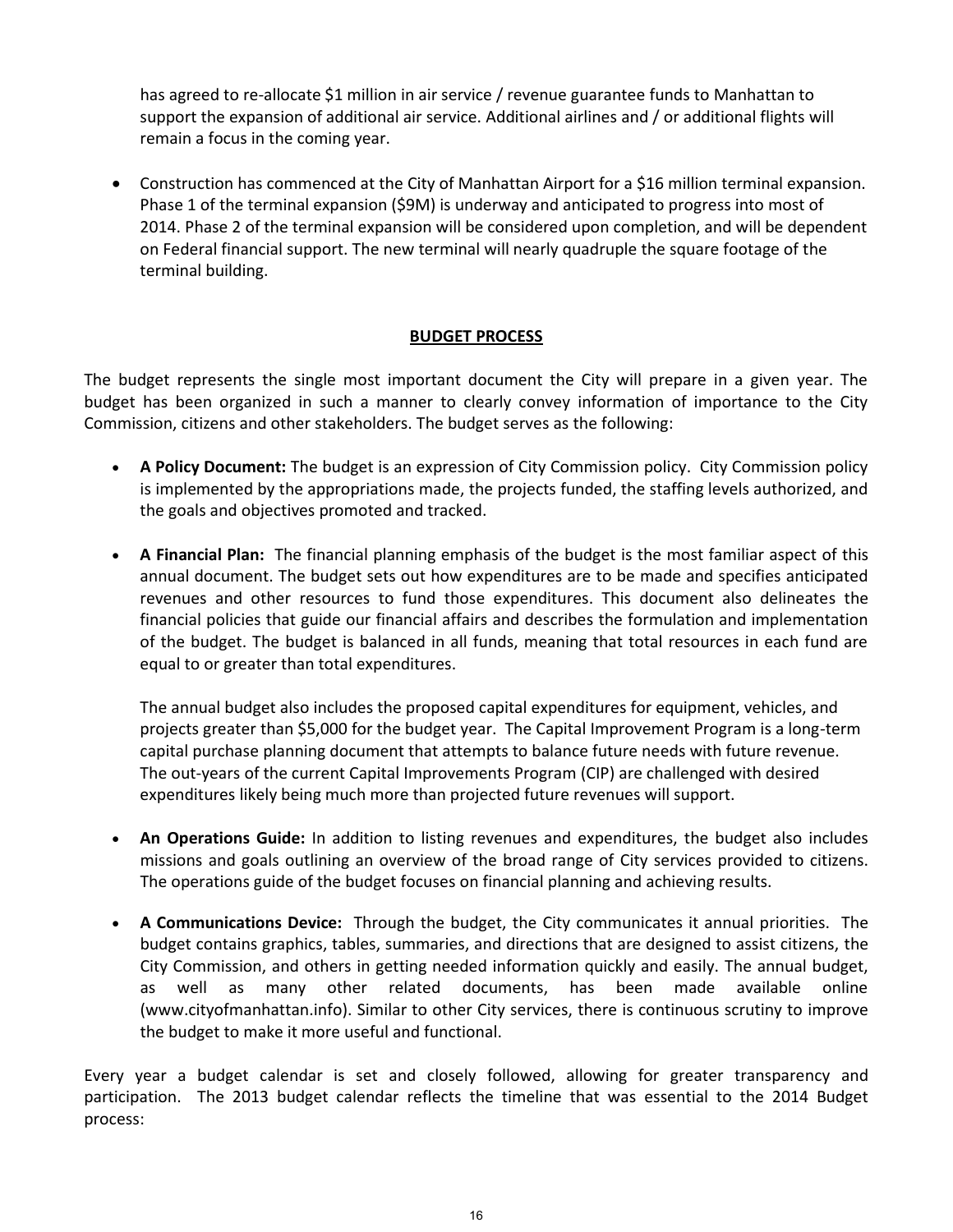- January 18, 2013—2014-2019 Capital Improvements Program citizen request forms were distributed to Advisory Boards/Media/Citizens as well as City Departments.
- January 11, 2013 City Commission held a goal setting session to set strategic goals for the upcoming year.
- February 12, 2013—City Commission work session was held to discuss budget calendar, current revenue assumptions and 2014 revenue projections.
- During January and February, advisory boards and citizens had the opportunity to submit Capital Improvement Program requests.
- During April and May, internal meetings were held to formulate the proposed 2014-2019 CIP and 2014 Budget.
- May 28, 2013—City Commission first work session held on proposed Budget and 2014-2019 Capital Improvements Program with primary concentration on 2014 proposed capital expenditures.
- June 11, 2013—The second City Commission work session on 2014 Budget and 2014-2019 Capital Improvements Program was held.
- June 25, 2013—The third City Commission work session on 2014 Budget and 2014-2019 Capital Improvements Program was held focusing on outside agency requests for the 2014 Budget.
- July 9, 2013—The fourth City Commission work session on 2014 Budget and 2014-2019 Capital Improvements Program was held.
- July 26, 2013—Notice of Public Hearing for 2014 Budget and Capital Improvements Program was published.
- August 6, 2013— The City Commission held the official public hearing on the 2014 Budget and 2014-2019 Capital Improvements Program and approved first reading of the ordinance adopting the 2014 Budget.
- August 20, 2013 The City Commission approved the second reading of the ordinance adopting the 2014 Budget.
- September  $3^{rd}$ , 2013—The Manhattan Urban Area Planning Board determined that the 2013-2018 CIP is in conformance with the City's Comprehensive Plan.

# **BUDGET REVENUE AND EXPENDITURE SUMMARY**

The following provides highlights regarding the City's major sources of revenue and expenditures:

## **REVENUES**

## **Property Taxes**

Assessed valuation figures provided by the Riley and Pottawatomie County Clerks indicate that the 2013 assessed valuation has increased by \$22,157,327 or 4.8% over 2012.

City Administration continues to believe it is important to capture at least part of the property taxes from new businesses, office facilities and residential properties in order to maintain current service levels in the City's General Fund.

However, in an effort to meet the City Commission's goal of keeping the City's mill levy rate flat, those property taxes were not captured by City services that are under the control of the City Manager. Overall, the increase in property taxes for City services was \$972,715. The increase in property taxes for City agencies governed by separate boards, including RCPD and the Library, totaled \$243,568.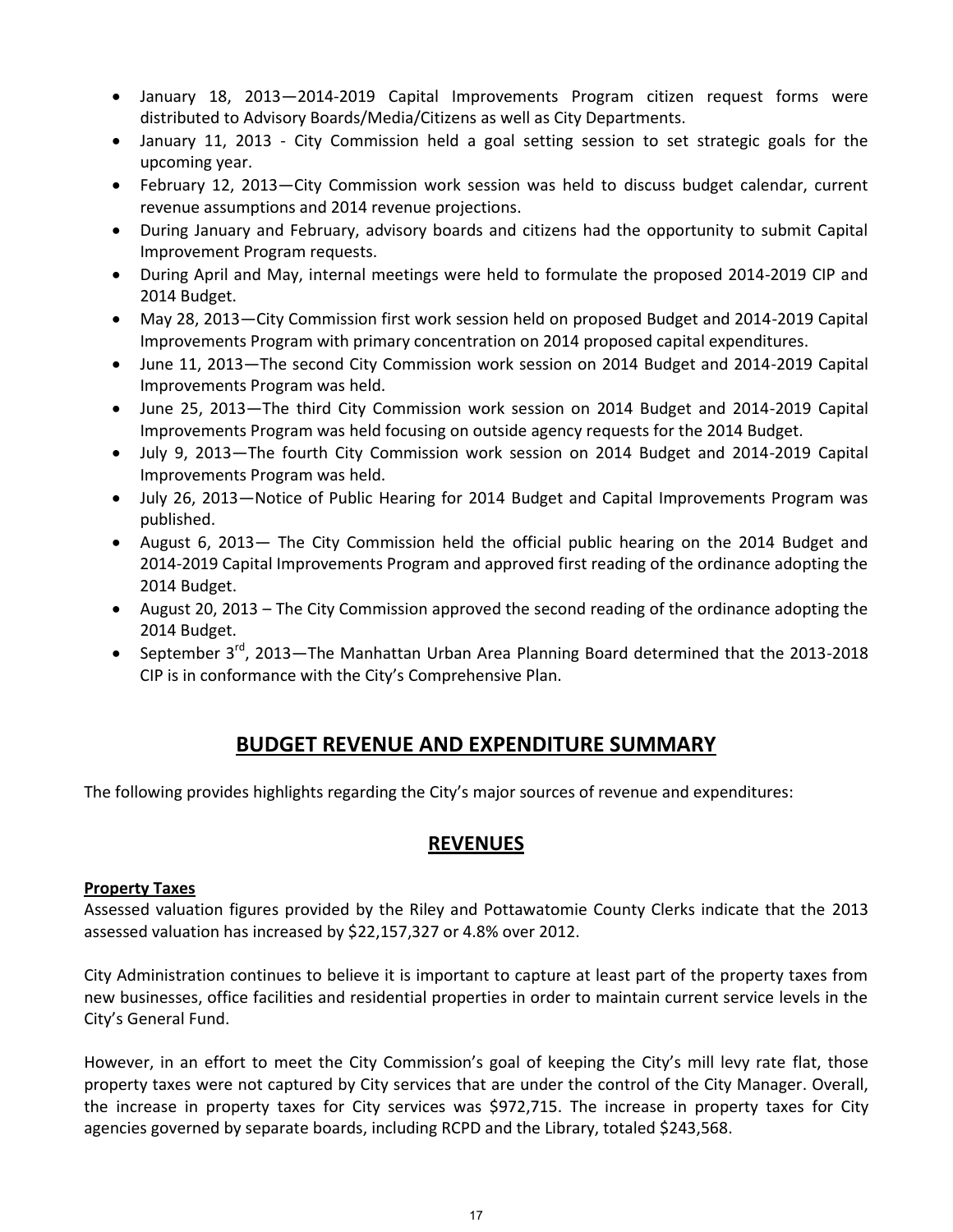### **Franchise Fees**

Franchise fees compensate the City for the use of the public rights-of-way by private utilities. Franchise fees range from 3% to 5% of gross revenues for the gas, electric, and cable television utilities, and are \$1.20 per access line for the telephone utility company. Overall, franchise fee revenues are budgeted at \$2.9 million for 2014.

### **Local Sales Tax**

Impact from the economic recession did have an effect, although minor, on Manhattan's local City sales tax during 2009 and 2010. However, sales tax receipts for 2011 improved and are projected to continue into 2012 and 2013. The 2014 budget maintains a 1% increase in sales taxes over 2012 actual receipts. The following table reflects the City's sales tax forecast:

|               |             |                                      |      |      |                          | $----Eudget$ ------- |  |  |
|---------------|-------------|--------------------------------------|------|------|--------------------------|----------------------|--|--|
|               | 2009        | 2010                                 | 2011 | 2012 | 2013                     | <u> 2014</u>         |  |  |
| <b>TOTALS</b> | \$8,917,150 | \$8,862,999  \$9,317,923 \$9,782,786 |      |      | \$9,694,133  \$9,880,688 |                      |  |  |

Although sales taxes are difficult to predict and are highly elastic since they are consumer-driven, the expansion of businesses across the community and the previous troop build-up at Ft. Riley indicate that the City's sales tax revenues should remain stable and increase slightly in 2014.

### **Investment Income**

Investment income has been declining dramatically since mid-2007 when interest rates plummeted to all time lows. At the same time the cash balances in several City funds began to decline. The following table reflects past receipts and future projections for investment income across all budgeted funds:

|               | 2008                    | 2009 | 2010     | 2011 | 2012              | 2013     | 2014     |  |
|---------------|-------------------------|------|----------|------|-------------------|----------|----------|--|
| <b>TOTALS</b> | $$1,114,191$ $$505,738$ |      | \$96,483 |      | \$99,998 \$91,991 | \$65,719 | \$31,223 |  |

## **Utility Fees**

### *Water Fund*

In 2010, City staff and Springsted, Inc. conducted a "Cost of Services" study of the existing City water rate structure, and recommended a modification of the rate structure to ensure the costs of the water utility are equitably spread across all customer classes. The City Commission approved gradually flattening the City's declining water rate structure over a 5-year period, beginning in January 2011.

Based on utility growth and consumption in 2012 and to-date in 2013, City Administration is currently recommending a 4% increase in water rates for 2014. Generally, these planned rate increases will not affect the monthly water bills of many residential users, but they will have an impact on the City's larger water customers. All proposed water rate increases will be implemented, in large part, to provide revenue to pay for the \$1.27 million annual KDHE loan payment for the water treatment plant and well field improvements project. The water treatment plant expansion and modernization cost approximately \$17 million. An expansion to the City's well field and construction of an additional raw water line to the plant is also part of this project.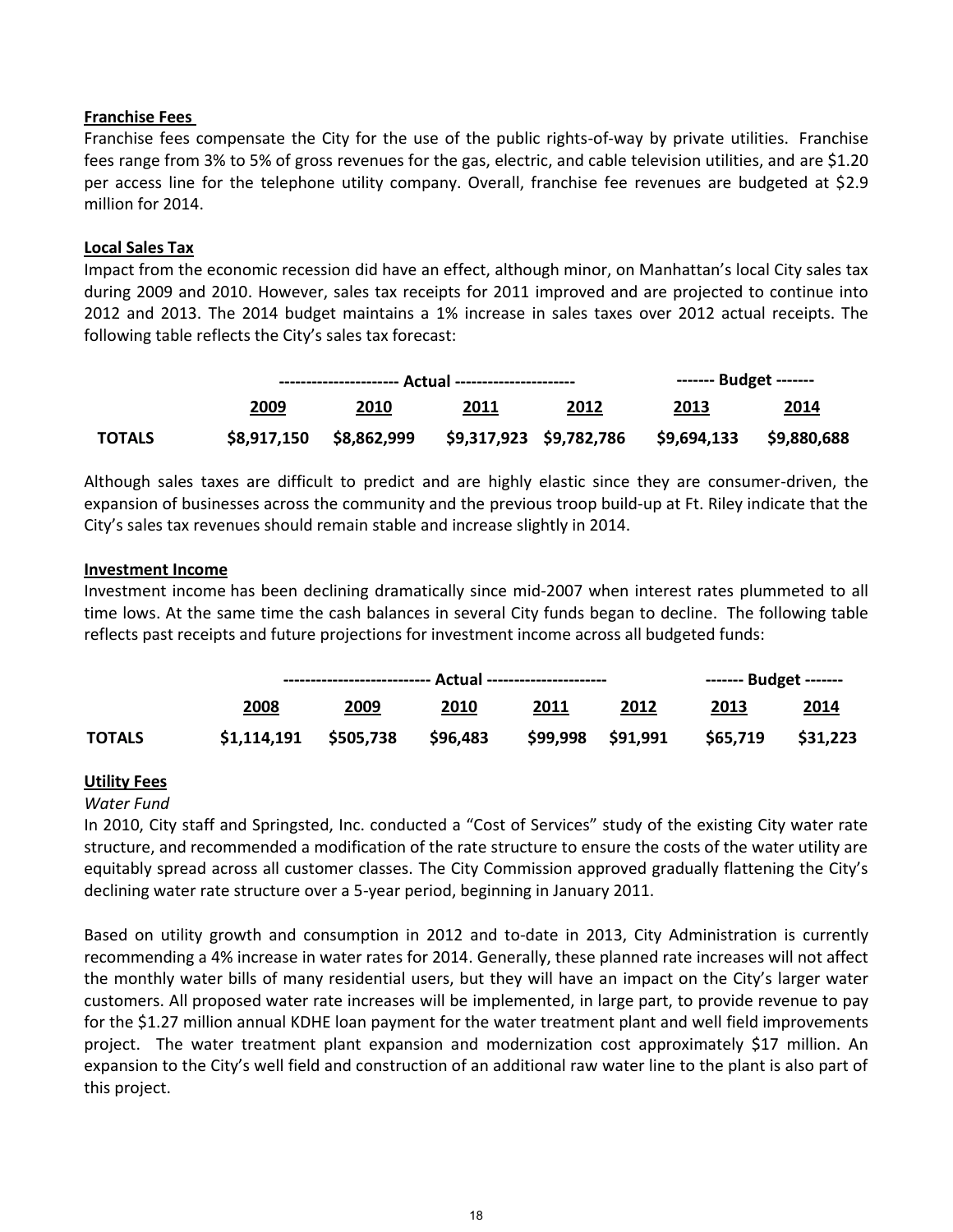### *Wastewater Fund*

Federal and state mandates requiring new treatment methods and a major wastewater treatment plant expansion have required wastewater rate increases over several years. One half of the \$23.5M Wastewater Plant upgrade and expansion project cost is due to new federal nutrient reduction requirements.

Although rate increases have been substantial for the past few years due to these improvements, City Administration is recommending a much smaller rate increase of 3%, which will be effective January 2014.

#### *Stormwater Fund*

The City's Stormwater Fund remains in stable financial condition as the result of recent rate increases. However, City Administration is recommending a 3% increase to stormwater rates in January, 2014. There are a number of stormwater projects citywide that will be necessary to construct given the continued growth across the community.

The Finance Department forecasts potential increases to utility rates as part of an ongoing analytical program. Larger utility rate increases have been avoided through the management of all enterprise funds and appropriate scheduling of projects in light of available resources, particularly in the Stormwater Fund.

| <b>AVERAGE UTILITY USER</b>     | 2010                                                                  | 2011   | 2012<br>Increases - | 2013   | 2014   |
|---------------------------------|-----------------------------------------------------------------------|--------|---------------------|--------|--------|
| Water Rates (3-20 units)        | \$0.15                                                                | \$0.14 | \$0.00              | \$0.00 | \$0.00 |
| Wastewater Rates (over 2 units) | \$0.40                                                                | \$0.40 | \$0.36              | \$0.08 | \$0.09 |
| Stormwater Rates - Residential  | 50.25                                                                 | \$0.19 | \$0.20              | 50.17  | \$0.13 |
| Stormwater Rates - Commercial   | (Rate is based on the square footage of the commercial<br>enterprise) |        |                     |        |        |

The following table provides historical and current utility rate increases per unit:

#### **Municipal Court Fees**

Due to the City assuming prosecution of certain misdemeanors in Municipal Court and the increase in caseloads, Municipal Court revenue historically has increased although revenues slowed in 2009 and 2010. There was a slight revenue increase in 2011 and revenues in 2013 are estimated to come in slightly higher than budgeted. As a result, 2014 budgeted Municipal Court revenues were increased by \$35,300.

## **EXPENDITURES**

### **Personnel**

The City is able to offer quality services to our citizens as a result of our people. The 2014 proposed General Fund budget includes the same salary increases that were provided in 2013 with a 1.7% cost of living adjustment for employees along with a 2% merit pool, retirements, reclassifications and promotions for qualifying positions.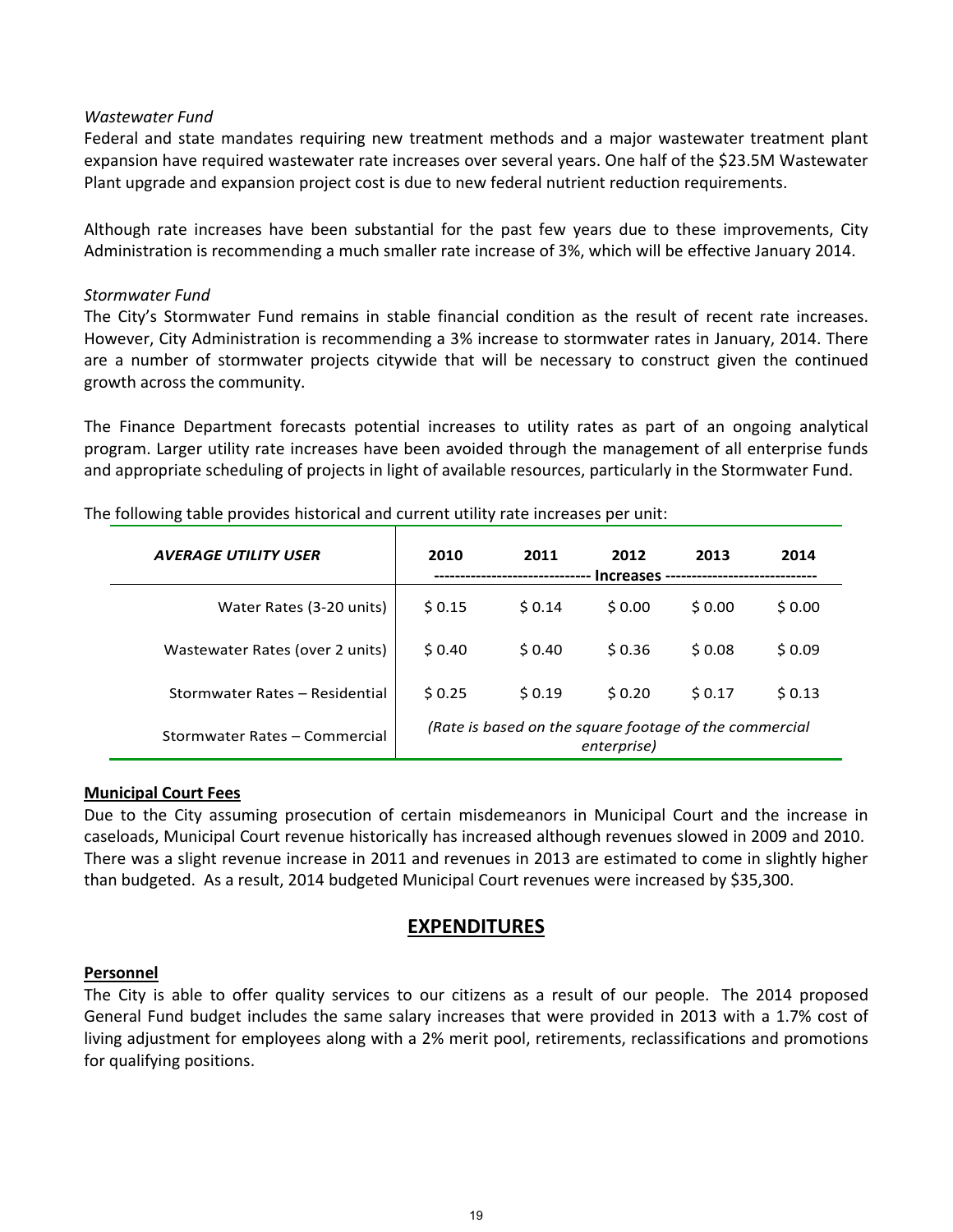### **Contractual Services and Commodities**

The City contracts with the Chamber of Commerce to perform economic development recruitment in the amount of \$143,080 and also to serve as a liaison for Ft. Riley military affairs in the amount of \$40,000.

### **Outside Agencies**

The budget submitted by the Riley County Police Department Law Board requires an additional \$305,090 in City funding over the 2013 budget. The Manhattan Public Library budget increased by \$93,882 over the 2013 budget.

In addition, a number of other outside agencies requested funding in 2014 from the City Commission during the budget process. The chart on the following page indicates the funding provided in the 2014 budget.

| <b>Special Revenue Outside Agencies</b> |              | 2012         | 2013         | 2014         |
|-----------------------------------------|--------------|--------------|--------------|--------------|
| <b>Riley County Police Department</b>   |              | \$13,054,500 | \$14,144,590 | \$14,449,680 |
| Manhattan Public Library                |              | 2,481,954    | 2,621,116    | 2,714,998    |
| Downtown Manhattan, Inc.                |              | 45,000       | 45,000       | 45,000       |
| <b>Convention and Visitors Bureau</b>   |              | 1,266,231    | 1,225,634    | 1,285,197    |
| <b>Special Alcohol Funding</b>          |              | 439,658      | 429,566      | 440,162      |
| Aggieville/Downtown BID                 |              | 113,563      | 125,000      | 131,955      |
|                                         |              |              |              |              |
| <b>General Fund Outside Agencies</b>    |              | 2012         | 2013         | 2014         |
| <b>Social Service Agencies</b>          |              | 373,600      | 354,920      | 378,400      |
| Flint Hills Area Transportation Agency  |              | 54,882       | 52,138       | 53,024       |
| Crime Stoppers (*)                      |              | 5,000        | 0            | $\Omega$     |
| Manhattan Center for the Arts (**)      |              | 46,000       | 43,700       | $\Omega$     |
| Wolf House Museum (***)                 |              | 5,000        | 4,750        | 0            |
|                                         | <b>TOTAL</b> | \$17,925,581 | \$19,046,414 | \$19,498,416 |

(\*) Beginning in 2013, the Crime Stoppers budget will be provided through the Riley County Police Department. *(\*\*) In 2014, the Manhattan Art Center budget has been funded from EcoDevo Fund.* 

*(\*\*\*)In 2014, the Wolf House Museum budget has been funded from EcoDevo Fund.*

### **Capital Outlay**

The Capital Improvement Program (CIP) is a multi‐year plan for capital expenditures needed to replace, expand, renovate, and improve infrastructure, systems, vehicles, and equipment. The *total* cost of CIP in 2014 are approximately \$24.3 million. This is approximately \$10.8 million more than was programmed for 2013.

The overall CIP *budget impact* in 2014 is \$1,235,386 more than it was in 2013. A portion of this increase can be attributed to several capital projects from the City's utility funds that are no longer categorized as improvements, but rather programmed in the budget as maintenance items.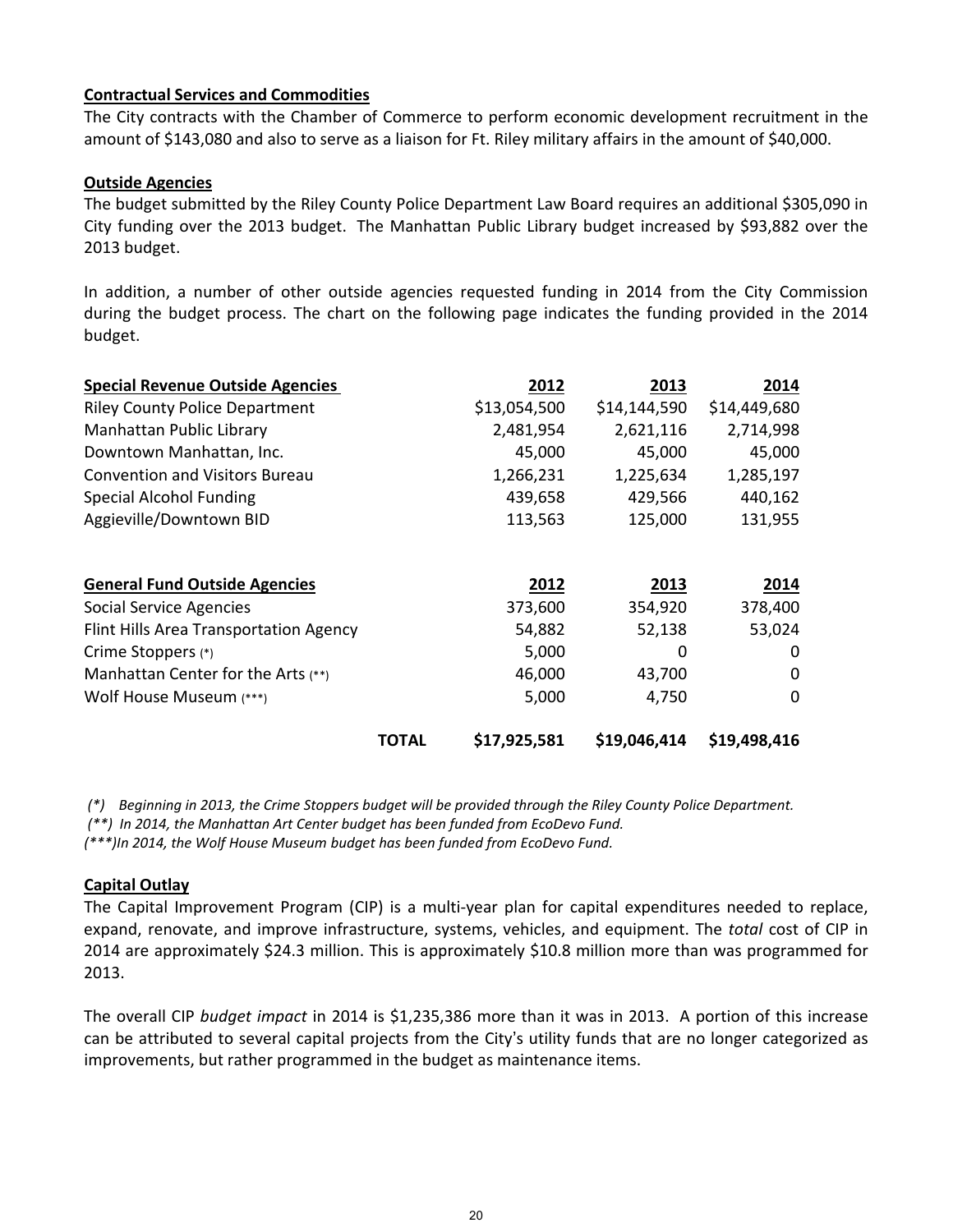The 2014-2019 CIP incorporates a substantial investment in the City's infrastructure and programs while also leveraging significant state and federal funding. The following are some highlights from various departments for 2014.

Fire:

- \$30,000 to replace vehicle extrication equipment. This will be funded by the Fire Equipment Reserve.
- \$25,000 for replacing gas detectors and a Haz-Mat ID upgrade. The equipment will be funded through the Fire Equipment Reserve.

## Airport:

- \$3,400,000 to reconfigure and expand the short-term parking lot next to airport terminal. This project is anticipated to be financed by a G.O. Bond. Parking revenues may be implemented, subject to City Commission approval, to offset the debt service payments along with Phase II of the terminal expansion.
- 1,453,000 to begin the second phase of the terminal building construction. This amount represents the local share (27%) of the Federal Aviation Administration grant match. The local match for this project will be funded by a G.O. Bond.

Parks and Recreation:

- \$20,000 for an outdoor exercise yard for education animals at Sunset Zoo funded by the Special Sunset Zoo Fund.
- \$384,020 for construction of additional parking spaces at Sunset Zoo. The project will be funded by a G.O. Bond.
- \$75,000 for road repairs at Anneberg Park.
- \$250,000 for Cico and City Park tennis court reconstruction will be funded from the Special Park & Recreation Fund.

## Public Works:

- \$2,500,000 to extend a water line and construct a water storage tower for Blue Township. This will be funded from Water Fund by a G.O. Bond.
- \$100,000 from the Stormwater Fund for a levee preliminary design work.
- $\bullet$  \$220,000 for Kimball and Seaton Ave. road drainage improvements.
- \$35,000 to upgrade existing traffic signal controllers funded by Special Street and Highway Fund

## **Bond and Interest Fund**

The City's portion of capital debt will continue to increase in the foreseeable future. The annual principal and interest payments on a growing number of city-wide improvement projects and city participation in benefit districts may also continue to increase in 2014.

The Bond & Interest tax levy decreased in 2014 by 1.531 mills due to the passage of the new 2012 Special Election Riley County Sales Tax and the utilization of cash carryover. However, in 2015, given the maturing of current outstanding temporary notes, it will be necessary to increase this levy. Some of the major projects in the 2014 Bond and Interest fund include debt service for the Conference Center, the Parking Garage, the Discover Center Exhibit Design, and several benefit district improvements.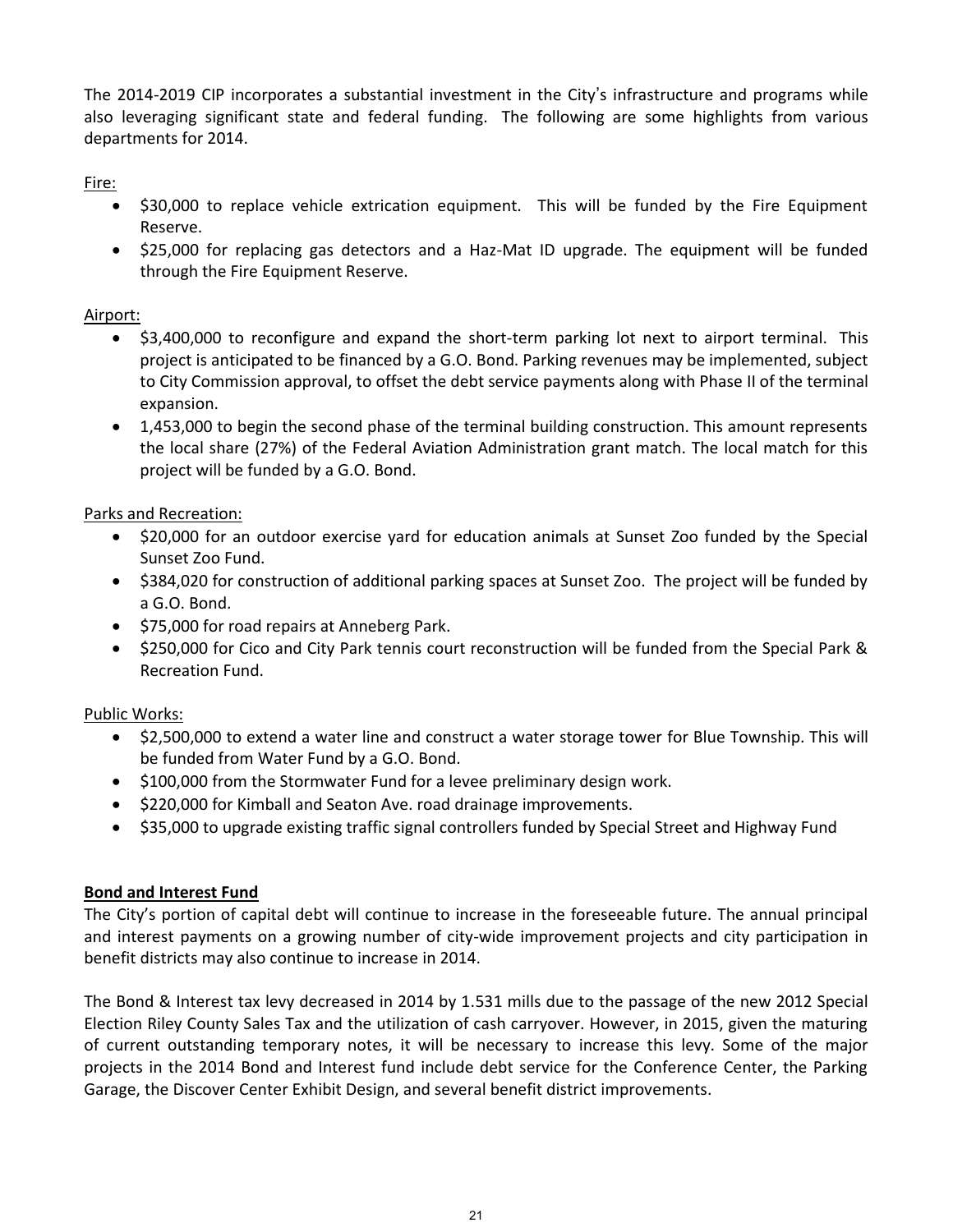City Administration remains committed to not bonding smaller capital projects if at all possible through the use of temporary note authority. Continuous efforts are also made to retire as much or more principal debt than is incurred each year, with the exception of special assessment debt. However, given the successful progress of the Downtown Redevelopment project in conjunction with the continuous growth of the City, debt service within this fund is forecasted to increase in the near future. It is important to note that the City's debt service is paid from a variety of revenue sources, most of which has dedicated primary revenue streams. Only about 7% of the debt service is paid from property taxes.

# **FUTURE INITIATIVES**

In 2014, the City will undertake an update to the Manhattan Urban Area Comprehensive Plan, which is the official policy guide for future decisions regarding growth and the future use and development of land. The update is critical to address a range of issues facing Manhattan and the urbanizing fringe areas around the City that are directly related to the opportunities presented by Fort Riley Military Post, Kansas State University, and National Bio and Argo-Defense Facility.

The update will identify additional long-term growth areas, as well as higher density redevelopment areas, transportation and connectivity, land use, and growth management. The project also includes updates of the Transportation chapter of the Comprehensive Plan and the Utility Master Plan. In addition, both Riley and Pottawatomie Counties have identified this project as a benefit to their long term planning efforts and have committed their financial assistance and active participation in the project.

The City continued its membership in the Flint Hills Regional Council, a voluntary service association of local governments from Clay, Dickinson, Geary, Morris, Riley, Pottawatomie and Wabaunsee counties and their respective municipalities and unincorporated areas. Through open communications, shared data resources and professional expertise the Council provides leadership support, cooperation and technical assistance across all government and civic sectors of these counties and beyond.

In 2013, the City partnered with Junction City and Geary, Pottawatomie and Riley Counties to create the Flint Hills Metropolitan Planning Organization (FHMPO). The FHMPO allows the region to cooperate in planning transportation projects and strategies as per State and Federal regulations. The organization is housed and managed within the offices of the Flint Hills Regional Council.

The City will continue to seek the synergies available through joint partnerships and cooperation with other municipalities and government entities. Currently, the City is engaged in the Intergovernmental Support Partnership to seek the mutual benefit of agreements that team with Fort Riley, Junction City, Riley County and Geary County for joint training opportunities and equipment sharing. This not only serves the interests of Manhattan citizens, but the interests of citizens in the region.

## **Economic Development**

In 2002, the voters of Riley County passed a County half-cent sales tax for Roads and Jobs to replace the half-cent sales tax which was being collected to pay off the Law Enforcement Center bonds. On November 6, 2012 the voters decided to renew the sales tax during the general election for an additional ten years. The City Commission has committed to use the funds for economic development initiatives including traditional incentives, infrastructure projects, and property tax relief. It will be the future focus of the City Commission and City Administration to use these funds in the most advantageous way possible.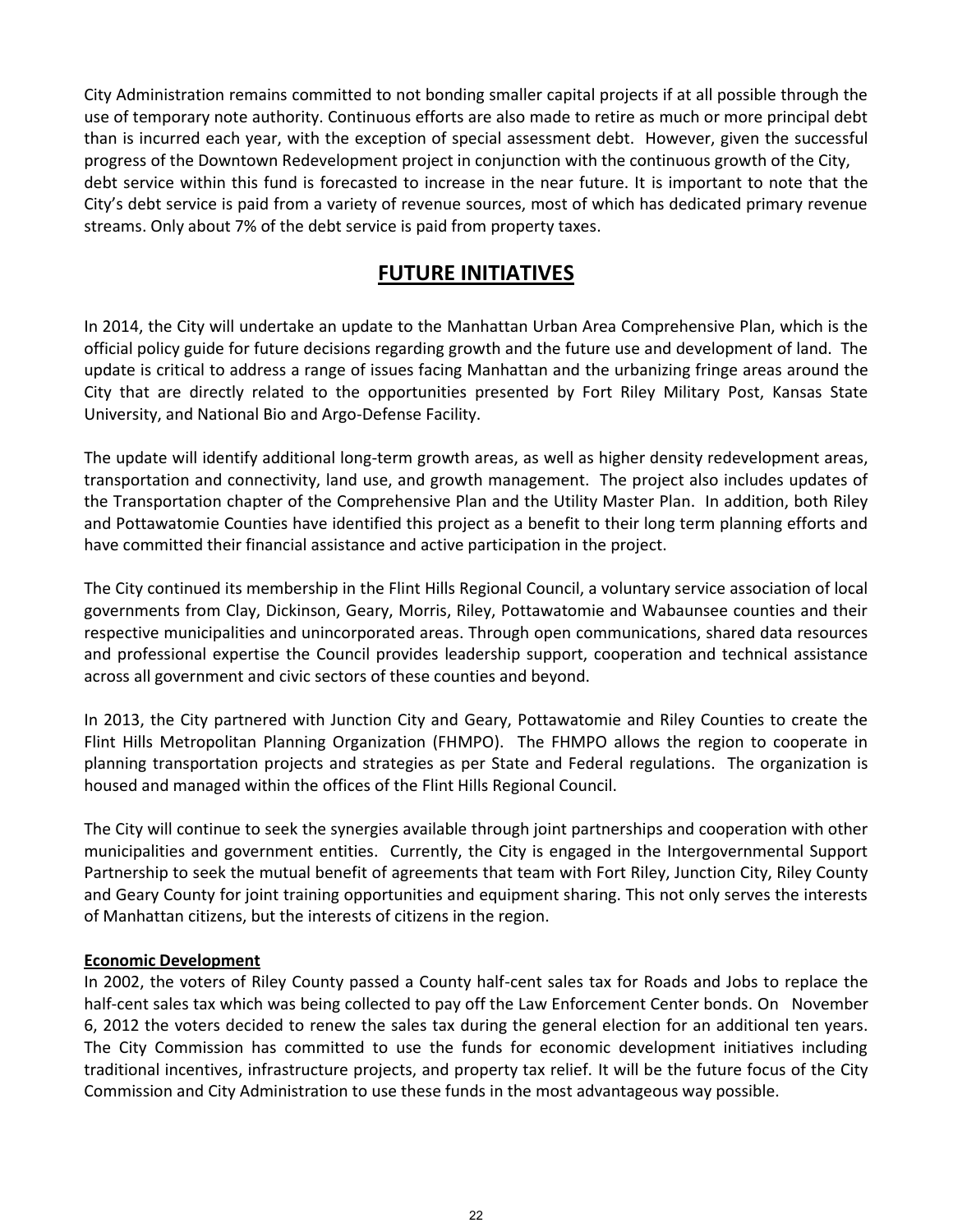Funds from the current economic development sales tax are being directed toward several different industry sectors. One of the largest investments is the City's \$5 million commitment toward the National Bio and Agro-Defense Facility (NBAF). This facility will be a state-of-the-art bio-containment facility for the study of foreign animal, emerging and zoonotic (transmitted from animals to humans) diseases that threaten the U.S. animal agriculture and public health. Design and site preparation for the facility is underway while construction of the building is not anticipated to be complete until 2019 with facility operations beginning by 2020. The impact to the Manhattan community during construction is expected to be significant with more than 1,600 construction jobs created during the four to five year timeframe. Once the facility is fully operational, it will support 560 direct and indirect jobs in the Manhattan area.

In May 2012, the City Commission approved an economic development agreement with CivicPlus, a local company specializing in cost-effective website solutions to enhance community engagement for public sector clients. CivicPlus is projecting nearly 40% growth in 2013 and plans to add 250 new high wage jobs over the next ten years. In May 2013, the City issued IRBs in an amount not to exceed \$15 million to finance a new five-story 50,000 square-foot office/commercial facility in downtown Manhattan. The incentive package includes a \$750,000 forgivable loan and partial tax abatement. CivicPlus held a groundbreaking ceremony in early 2013, started demolition work in May of 2013, and is currently under construction. They have also renovated a significant amount of existing downtown space.

### **Infrastructure Investment**

The most significant infrastructure improvement finishing up is the K-18 improvement project from Ogden to Manhattan. This \$96 million project will be financed by funds from the 2009 American Recovery and Reinvestment Act (ARRA). The K-18 project will include three interchanges, one of which will support the airport; four bridges; a four-lane freeway; and drainage improvements. The project was identified to support the significant population and economic growth that has occurred between Fort Riley and Manhattan. Total estimated economic impact is \$121 million. The City has also agreed to contribute \$1.5 million toward the interchange near the airport. Other infrastructure improvements are anticipated on North Manhattan Avenue at the K-State Research Park where a three-story office building will house the relocation of the Kansas Department of Agriculture from Topeka to Manhattan is schedule to be completed by mid-2014.

Other intersection improvements are scheduled along Tuttle Creek Boulevard at McCall Road, Leavenworth Street, and the US-24 / mall entrance. Street maintenance also continues to be a high priority City wide and will be a topic of considerable discussion in the future for more funding. Expansion of water infrastructure to Blue Township will enhance continued growth in western Pottawatomie County. Stormwater improvements are scheduled for the ditch along Tuttle Creek Boulevard from Bluemont Avenue to McCall Road, as well as at CICO Park with detention basins. The round a bout at  $4<sup>th</sup>$  and Bluemont is anticipated to receive a sculpture of a Kaw Indian.

### **Communication and Service to Citizens**

Modifications to the City's website were unveiled in 2013. The update was needed in order to connect to our citizens in the most efficient way possible. There are several online resources for citizens including utility payments, parks & recreation registrations, citizen requests or comments, and a media center to allow 24/7 viewing of current and past City Commission meetings. Additional resources are being researched and planned for implementation in 2014.